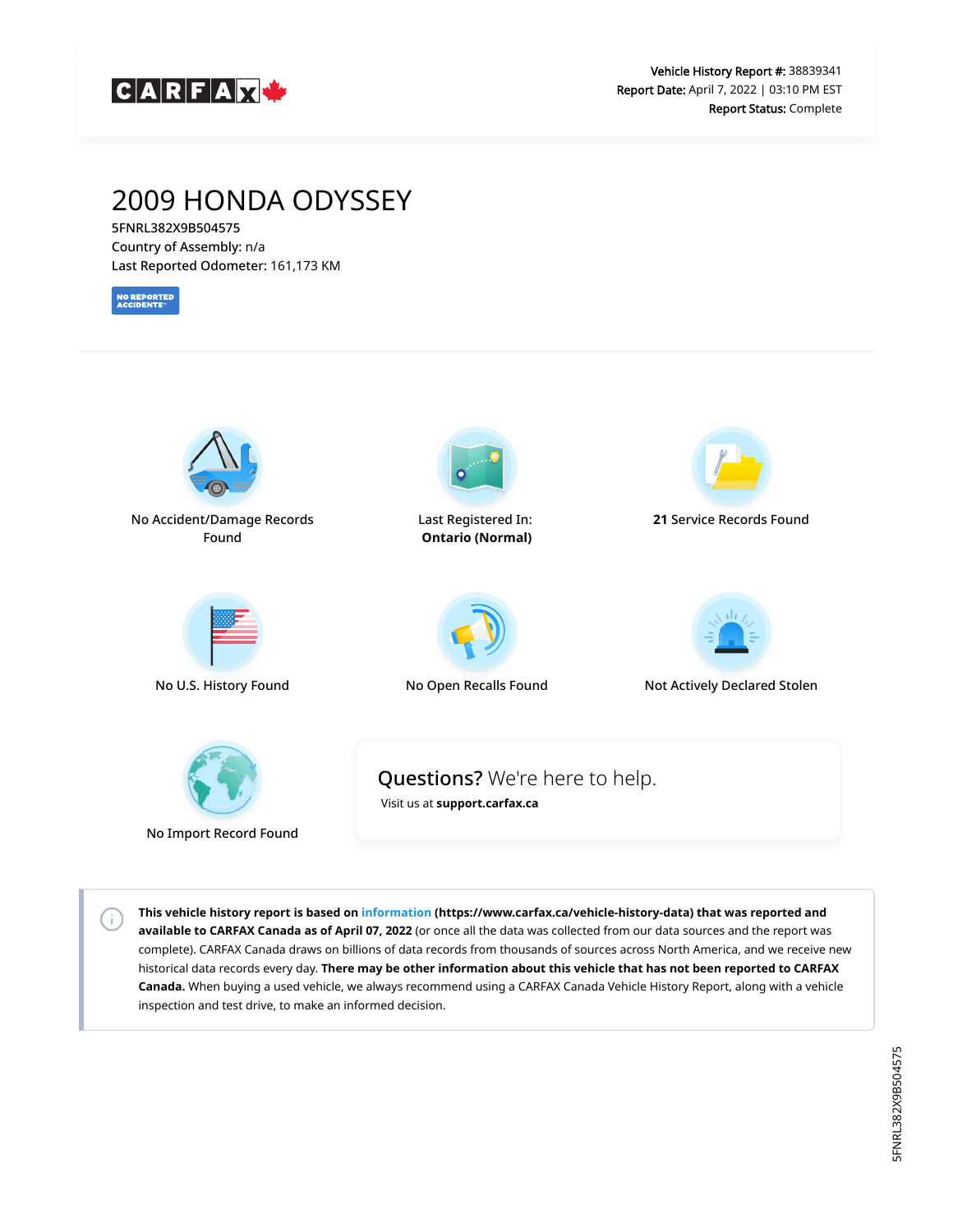# **Vehicle History Report**



# $\bigotimes$  Accident/Damage

There are no accidents/damage reported on this vehicle.

#### Registration  $\circ$   $\circ$

This vehicle has been registered in the province of **Ontario** in **Canada** with **Normal** branding.

**We checked for:** Inspection Required, Normal, Non-repairable, Rebuilt, Salvage and Stolen.

### Service Records

| <b>DATE</b> | <b>ODOMETER</b> | <b>SOURCE</b>                                           | <b>DETAILS</b>                                                                                                             |
|-------------|-----------------|---------------------------------------------------------|----------------------------------------------------------------------------------------------------------------------------|
| 2015 Feb 18 | 82,500 KM       | Nu-teck Automotive<br>Thornhill, Ontario, Canada        | <b>Vehicle serviced</b>                                                                                                    |
| 2016 Apr 18 | 101,542 KM      | Nu-teck Automotive<br>Thornhill, Ontario, Canada        | <b>Vehicle serviced</b><br>Tire(s) balanced<br>Tire(s) replaced<br>Tire(s) mounted                                         |
| 2016 Sep 16 | 106,896 KM      | Nu-teck Automotive<br>Thornhill, Ontario, Canada        | <b>Vehicle serviced</b><br>Oil and filter changed<br>Spark plug(s) replaced<br>Water pump replaced<br>Timing belt replaced |
| 2016 Oct 11 | 107,544 KM      | Nu-teck Automotive<br>Thornhill, Ontario, Canada        | <b>Vehicle serviced</b><br>Rear wheel bearing(s)/hub(s) replaced                                                           |
| 2016 Nov 2  | 108,063 KM      | Nu-teck Automotive<br>Thornhill, Ontario, Canada        | <b>Vehicle serviced</b>                                                                                                    |
| 2016 Dec 7  |                 | <b>Nu-teck Automotive</b><br>Thornhill, Ontario, Canada | <b>Vehicle serviced</b><br>Four wheel alignment performed                                                                  |
| 2017 Feb 28 | 112,001 KM      | <b>Nu-teck Automotive</b><br>Thornhill, Ontario, Canada | <b>Vehicle serviced</b>                                                                                                    |
| 2017 Mar 27 | 112,775 KM      | Nu-teck Automotive<br>Thornhill, Ontario, Canada        | <b>Vehicle serviced</b><br>Oil and filter changed                                                                          |
| 2017 May 29 | 113,988 KM      | Nu-teck Automotive<br>Thornhill, Ontario, Canada        | <b>Vehicle serviced</b><br><b>Brakes checked</b><br>Oil and filter changed                                                 |
| 2017 Oct 2  | 114,188 KM      | <b>Nu-teck Automotive</b><br>Thornhill, Ontario, Canada | <b>Vehicle serviced</b>                                                                                                    |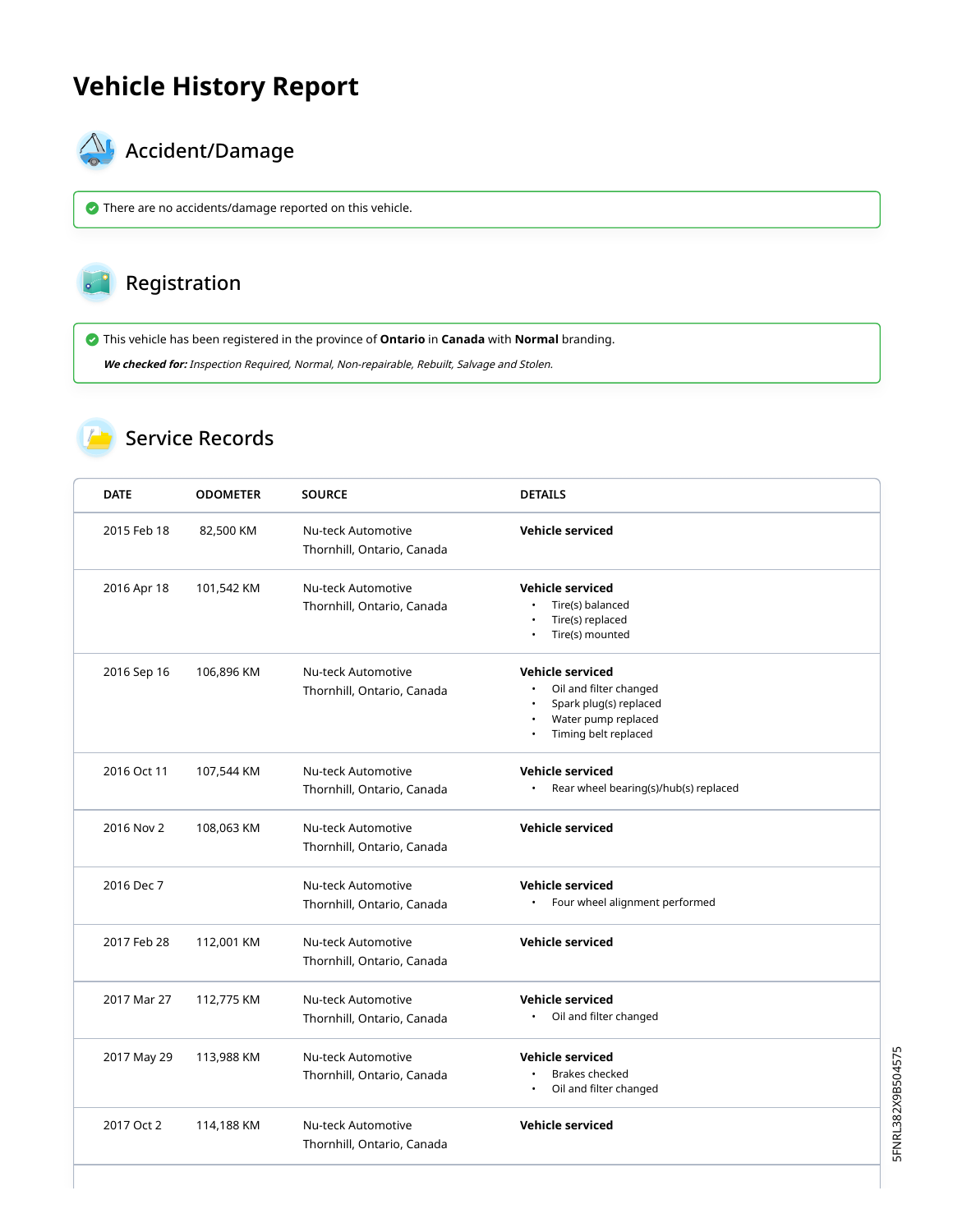| <b>DATE</b> | <b>ODOMETER</b> | <b>SOURCE</b>                                                | <b>DETAILS</b>                                                                                               |
|-------------|-----------------|--------------------------------------------------------------|--------------------------------------------------------------------------------------------------------------|
| 2018 Apr 23 |                 | Superior Tire & Tire<br>Richmond Hill, Ontario, Canada       | <b>Vehicle serviced</b><br>Tire(s) balanced<br>Tire(s) changed                                               |
| 2018 Sep 10 | 129,570 KM      | Active Green & Ross<br>Thornhill, Ontario, Canada            | Vehicle serviced                                                                                             |
| 2018 Dec 4  | 131,899 KM      | Superior Tire & Auto - Concord<br>Concord, Ontario, Canada   | <b>Vehicle serviced</b><br>Oil and filter changed<br>Switch replaced/repaired                                |
| 2019 Apr 18 | 137,319 KM      | Superior Tire & Auto - Concord<br>Concord, Ontario, Canada   | <b>Vehicle serviced</b>                                                                                      |
| 2019 Sep 10 | 144,349 KM      | Superior Tire & Auto - Concord<br>Concord, Ontario, Canada   | <b>Vehicle serviced</b><br>Oil and filter changed                                                            |
| 2019 Oct 2  | 144,859 KM      | Sisley Honda<br>Thornhill, Ontario, Canada                   | Vehicle serviced                                                                                             |
| 2019 Nov 7  | 146,412 KM      | Superior Tire & Auto - Concord<br>Concord, Ontario, Canada   | <b>Vehicle serviced</b><br>Tire(s) replaced                                                                  |
| 2020 Jul 4  | 150,007 KM      | <b>Active Green &amp; Ross</b><br>Thornhill, Ontario, Canada | <b>Vehicle serviced</b><br>Tire(s) replaced<br>Two tires mounted<br>Two tires balanced<br>Two tires replaced |
| 2021 Aug 25 | 156,932 KM      | <b>Active Green &amp; Ross</b><br>Concord, Ontario, Canada   | <b>Vehicle serviced</b>                                                                                      |
| 2021 Aug 31 | 157,370 KM      | Superior Tire & Auto - Concord<br>Concord, Ontario, Canada   | <b>Vehicle serviced</b><br>Rear brake pads replaced<br>Front brake pads replaced                             |
| 2021 Dec 16 | 161,173 KM      | Superior Tire & Auto - Concord<br>Concord, Ontario, Canada   | Vehicle serviced<br>Antifreeze/coolant flushed/changed<br>Timing belt replaced                               |

## <span id="page-2-0"></span>Open Recalls

 No safety recall information available as of the date/time that this report was generated. For additional safety recall information and nonsafety related recall campaigns, please contact HONDA or visit **[Honda's website.](http://www.honda.ca/recalls)**

### <span id="page-2-1"></span>Stolen Vehicle Check

This vehicle is not actively declared stolen.



Detailed History

5FNRL382X9B504575 5FNRL382X9B504575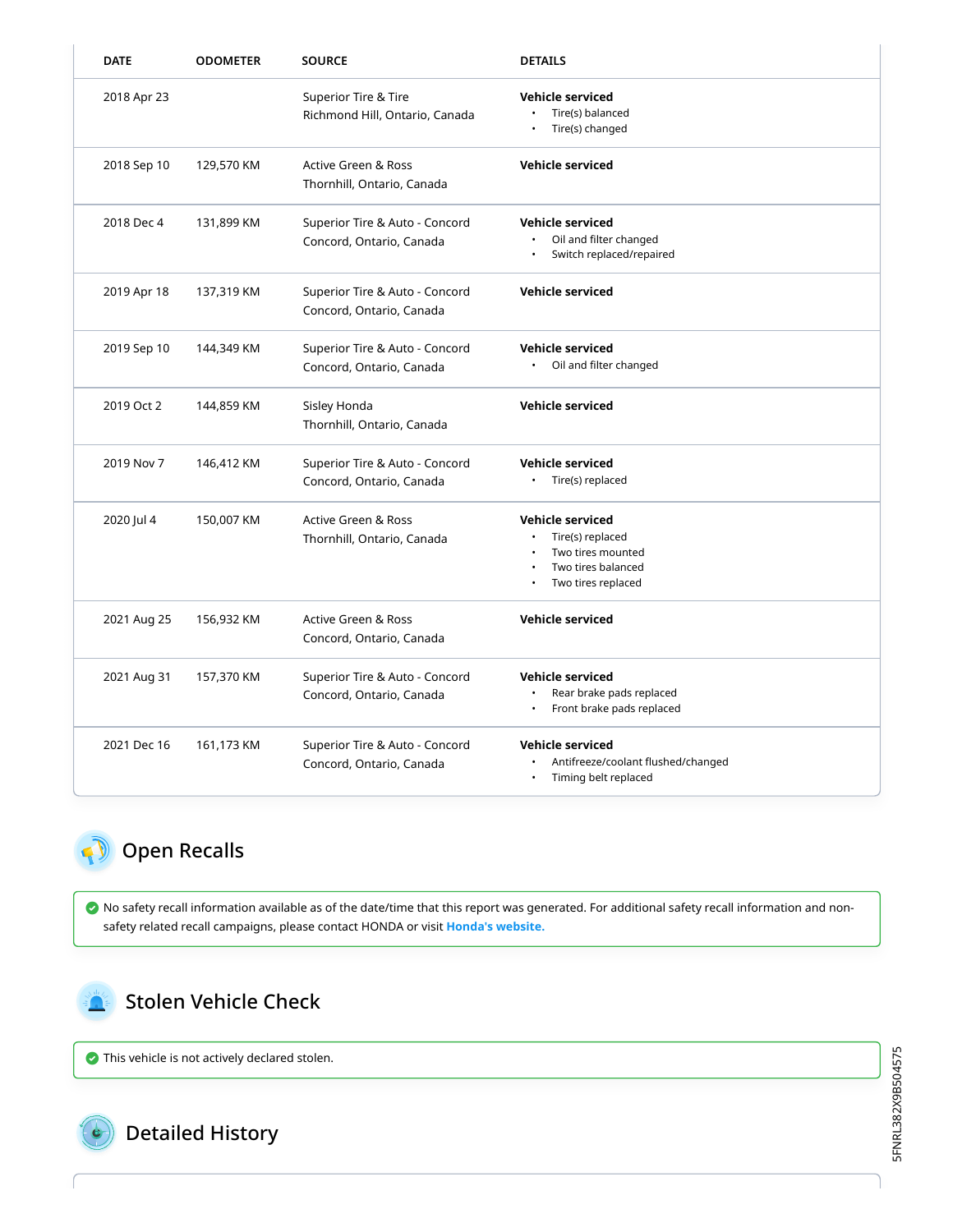| <b>DATE</b> | <b>ODOMETER</b> | <b>SOURCE</b>                                              | <b>RECORD TYPE</b> | <b>DETAILS</b>                                           |
|-------------|-----------------|------------------------------------------------------------|--------------------|----------------------------------------------------------|
| 2009 Aug 31 |                 | Motor Vehicle Dept.<br>Ontario, Canada                     | Canadian Renewal   | Registration Issued or Renewed<br>First Owner Reported   |
| 2010 May 19 |                 | Motor Vehicle Dept.<br>Ontario, Canada                     | Canadian Renewal   | Registration Issued or Renewed<br>Previous Use: Personal |
| 2012 May 19 |                 | Motor Vehicle Dept.<br>Ontario, Canada                     | Canadian Renewal   | Registration Issued or Renewed<br>Previous Use: Personal |
| 2014 May 19 |                 | Motor Vehicle Dept.<br>Ontario, Canada                     | Canadian Renewal   | Registration Issued or Renewed<br>Previous Use: Personal |
| 2015 Feb 18 | 82,500 KM       | Nu-teck Automotive<br>Thornhill, Ontario, Canada           | Service Record     | Vehicle serviced                                         |
| 2016 Apr 18 | 101,542 KM      | Nu-teck Automotive<br>Thornhill, Ontario, Canada           | Service Record     | Vehicle serviced                                         |
| 2016 May 19 |                 | Motor Vehicle Dept.<br>Ontario, Canada                     | Canadian Renewal   | Registration Issued or Renewed<br>Previous Use: Personal |
| 2016 Sep 16 | 106,896 KM      | Nu-teck Automotive<br>Thornhill, Ontario, Canada           | Service Record     | Vehicle serviced                                         |
| 2016 Oct 11 | 107,544 KM      | Nu-teck Automotive<br>Thornhill, Ontario, Canada           | Service Record     | Vehicle serviced                                         |
| 2016 Nov 2  | 108,063 KM      | Nu-teck Automotive<br>Thornhill, Ontario, Canada           | Service Record     | Vehicle serviced                                         |
| 2016 Dec 7  |                 | Nu-teck Automotive<br>Thornhill, Ontario, Canada           | Service Record     | Vehicle serviced                                         |
| 2017 Feb 28 | 112,001 KM      | Nu-teck Automotive<br>Thornhill, Ontario, Canada           | Service Record     | Vehicle serviced                                         |
| 2017 Mar 27 | 112,775 KM      | Nu-teck Automotive<br>Thornhill, Ontario, Canada           | Service Record     | Vehicle serviced                                         |
| 2017 May 29 | 113,988 KM      | Nu-teck Automotive<br>Thornhill, Ontario, Canada           | Service Record     | Vehicle serviced                                         |
| 2017 Oct 2  | 114,188 KM      | Nu-teck Automotive<br>Thornhill, Ontario, Canada           | Service Record     | Vehicle serviced                                         |
| 2018 Apr 23 |                 | Superior Tire & Tire<br>Richmond Hill, Ontario,<br>Canada  | Service Record     | Vehicle serviced                                         |
| 2018 Sep 10 | 129,570 KM      | Active Green & Ross<br>Thornhill, Ontario, Canada          | Service Record     | Vehicle serviced                                         |
| 2018 Dec 4  | 131,899 KM      | Superior Tire & Auto - Concord<br>Concord, Ontario, Canada | Service Record     | Vehicle serviced                                         |
| 2019 Apr 18 | 137,319 KM      | Superior Tire & Auto - Concord<br>Concord, Ontario, Canada | Service Record     | Vehicle serviced                                         |